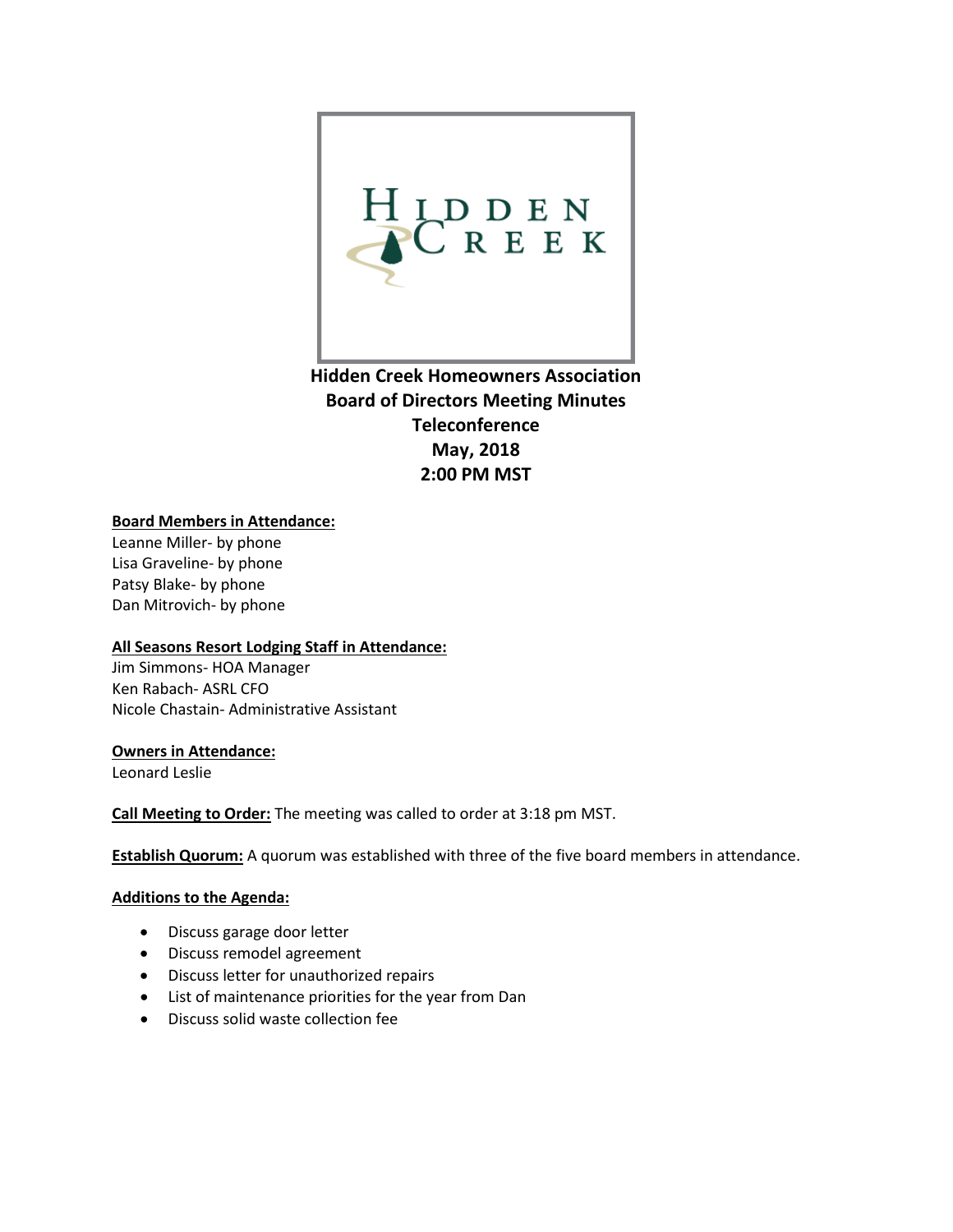## **FINANCIAL UPDATE PRESENTED BY KEN RABACH**

- April PNL has been sent out via email
- \$5,000 better than budget at the bottom, year to date \$17,000 better than budget at the bottom
- Repairs and maintenance were \$6,000 less than budget for the month, \$26,000 below budget for the year to date
- Utilities were \$3,800 below budget for the month and \$8,000 below budget for the year, majority of utilities going towards water, other areas right at budget
- 7% increase in dues go into effect in June
- Accounts receivable: 5 unpaid dues as of the month of April, 3 unpaid dues as of today in May
- Leanne would like capital reserve shown as a separate line item, Ken will make effective as of July 1 as June has already gone out

**Motion: Leanne made a motion to establish a solid waste collection fee of \$3 per month per owner, effective July dues. Lisa and Patsy second. Approved unanimously. Motion carries.** 

# **APPROVAL OF MARCH 15, 2018 MEETING MINUTES: Dan made a motion to ratify the March 15, 2018 meeting minutes as presented. Lisa seconds. Approved unanimously. Motion carries.**

## **MAINTENANCE UPDATE PRESENTED BY DAN VINKE**

- Pool opening soon, attendant hiring in progress
- Paving bids in progress
- Aeration to be scheduled
- Sprinkler assessments have been done and some zones are being activated
- Wasatch Arborists to come in and do general fall clean up and maintenance- Dan to send bids to Leanne and to follow up with Wasatch Arborists about stump removal.
- Dumpster enclosure project in progress- more involved than expected
- One roofing bid in for building 33, still waiting for two more bids
- Sidewalk, concrete and step bids all in progress, waiting for contractors to reply
- Dan to make maintenance priority lists for board meetings moving forward in order to prioritize projects
- Mulch installation to be done by ASR crew- mulch or gravel discussion
- Dan to coordinate hanging planters for the pool area
- French drain project in progress and Dan needs more information
- Lighting project bids in progress

## **GOVERNANCE DISCUSSION BY ALL**

- Guest parking spaces discussion: during walk through, group discussed adding guest parking. Leanne suggests adding guest parking to the top or bottom of Cedar Lane or Willow Creek near the tennis courts. Open discussion. Decided to designate 20 total spaces in these lots to guest parking spaces.
- Parking passes to be returned to All Seasons upon selling units, \$50 fee if not returned, in order to better monitor parking passes.
- Both previously mentioned policies to be added to HOA Rules and Regulations